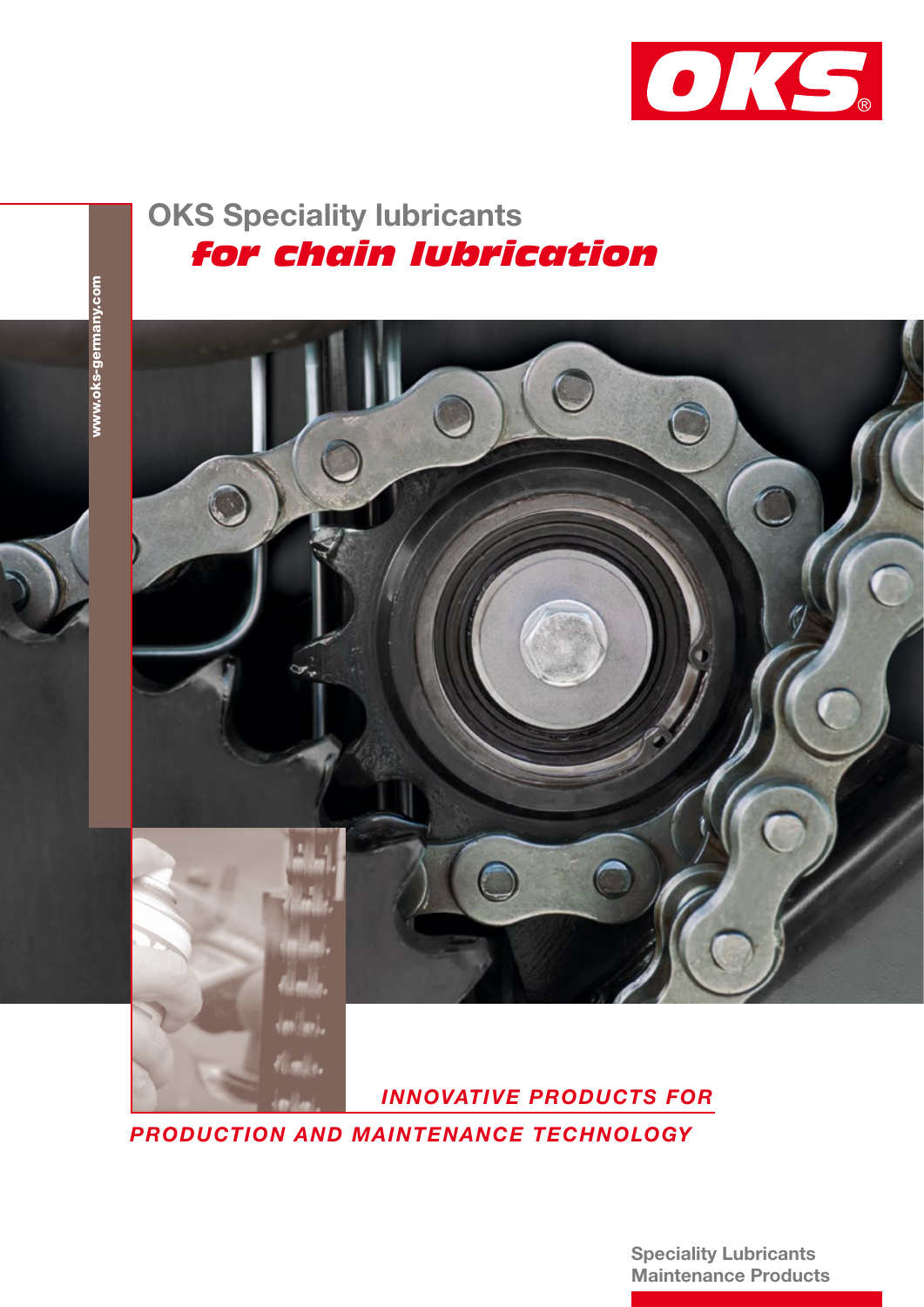## *40 YEARS OF TRIBOLOGICAL EXPERTISE QUALITY – MADE IN GERMANY*



# Optimum chain lubrication provides safety and cost advantages

#### Design and function of a chain

As machine elements, chains enable the transmission of movements and tractive forces. Today roller chains are used most often in technology applications. Their chain joints consist of inner and outer links connected with pins. The pins of the inner links are located in sleeves, which are in turn seated in a roller. This roller causes a reduction in the drive forces and the wear when operating the chain.

Chain drives consist of a drive pinion, a chain, a chain tensioner and a chain sprocket. The tractive force is transmitted to the chain via the drive pinion. This force is absorbed in the chain by both the links and the pins, which lie in linear contact to the bushings, and then have contact with the rollers via the bushings. The actual movement of the chain takes place during deflection over the chain sprocket.

### Lubricating chains

An optimum chain lubrication has a considerable effect on the wearing behaviour and with it on the service life of the chain. Statistical tests have shown that approx. 60 % of all chain defects can be traced back to incorrect or insufficient lubrication.

To achieve effective lubrication, a sufficient quantity of lubricant must be brought into the chain joints during each lubricating process. Here the lubricant must pass through a narrow gap between the links to penetrate into the chain joint. The amount of lubricant required for this purpose is relatively small.

The lubricant must always be applied to the link edges. Lubrication can be effected by manual or drip lubrication for chain drives with a speed of up



to approximately 3 m/s. In this case oil is applied by brush, oil can, spray or drip oiler. The lubricant should only be applied to the link top. Higher chain speeds require automatic lubrication systems.

With manual and drip lubrication, the quantity of lubricant should be sufficient to prevent rapid ageing of the lubricant within the relubricating intervals. With manual lubrication of a continuously running chain, relubrication should be carried out at least once a day or every eight operating hours if possible.

### OKS speciality lubricants for chain lubrication OKS offers you a broad range of speciality lubricants for chain lubrication under various conditions of use.

The enclosed products table will help you when selecting a suitable lubricant for your individual case

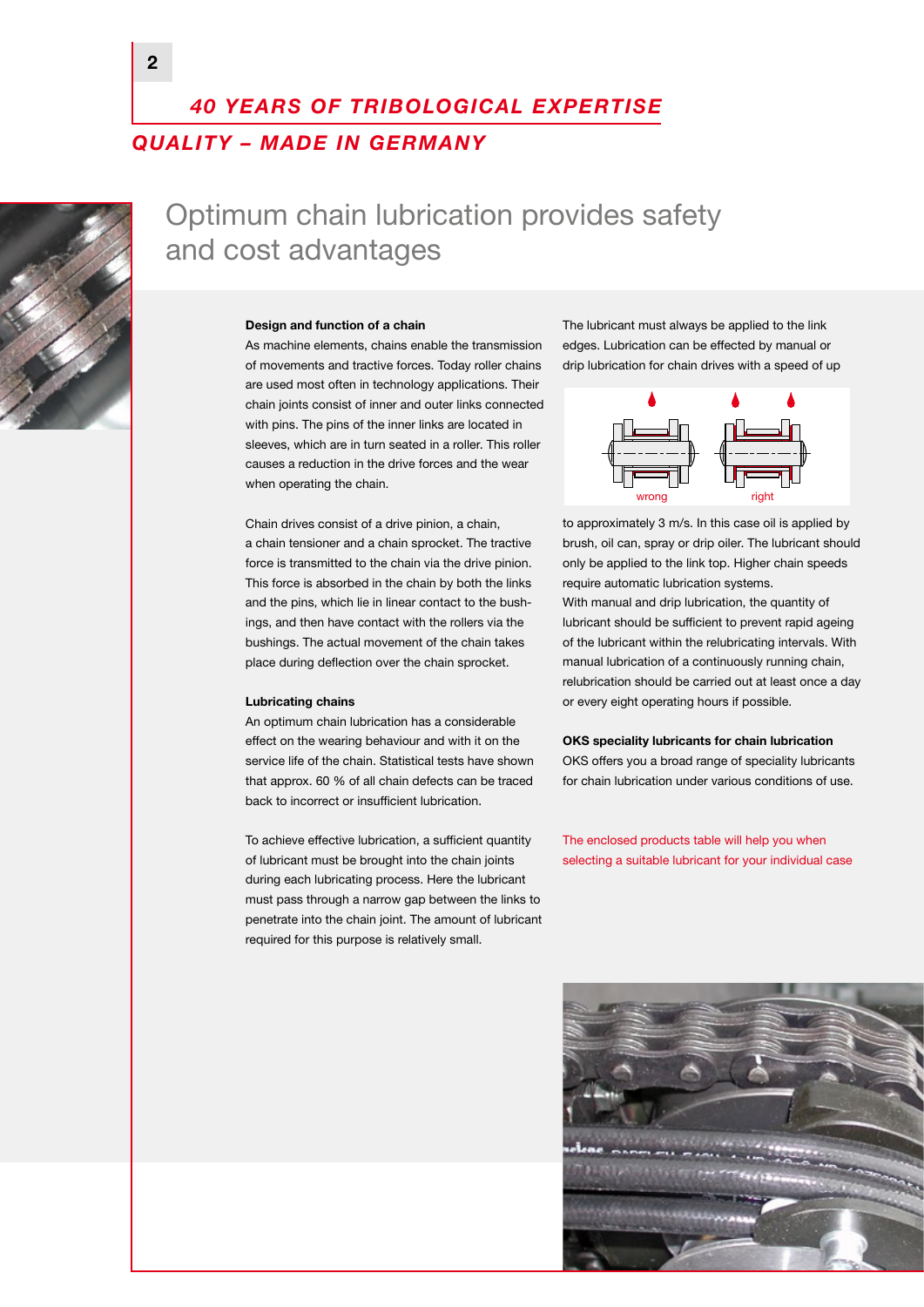

### *FOR HIGHEST REQUIREMENTS*

*SPECIALITY LUBRICANTS* 

## Selection criteria for chain lubricants

The design of chains and their operation exclusively in the mixed friction range result in many problems in use. These include material abrasion due to line contact, oscillating movements and jolts, high surface pressures on the links and pins and the effects of environmental influences, such as high or low temperatures, dust, and moisture on the function of the chain. This results in demanding requirements for the chain lubricants used.

### Adhesive strength

The lubricant is not to be thrown off at the deflection points of the chain, where high centrifugal forces can occur.

### **Regenerability**

Abrasive old lubricant residues and remains can result in heavy wearing. These must be dissolved by the lubricant and transported out of the joints.

#### High-temperature stability

As the decision in favour of a chain drive is often made due to high operating temperatures, the lubricant must retain its full functionality within these temperature ranges.

#### Corrosion protection

Is important for all chains used under corrosive conditions to prevent rust from forming on the chain elements.

#### Protection against media

This means the lubricant must be resistant to acids and alkaline solutions or aggressive gases.

#### Carbonisation tendency

Mineral oils tend to form residues at high temperatures which can considerably increase wearing or can block the chain joint up to the point of immobility.

#### Wetting and creep properties

As the friction points are located inside the chain and, especially on small chains, the joint access points are extremely narrow, the chain lubrication must have outstanding creep properties (high penetration capacity).

#### Wear protection

Due to operation in the mixed friction range, chains are subjected to heavy wearing. Therefore, wear protection is especially important. This takes place by adding solid lubricants, such as  $MoS<sub>2</sub>$ , graphite or PTFE, which act purely physically by separating the friction partners from each other. However, this can also be carried out with additive packages which cause surface refinement.

#### Noise damping

As the labour protection laws no longer allow any unnecessary sources of noise, it is important here to prevent this by choosing the right lubricant. Generally, it can be said that a higher basic viscosity also results in more effective noise avoidance.

#### Compatibility with plastics

Chains frequently come into contact with plastics or partially consist of plastic materials, e.g. O-ring chains. In this case, compatibility with the lubricant must be ensured.

#### Hydrocapillary effect

If a chain is exposed to water, the water will penetrate into the chain links. The task of the chain lubricant is to prevent corrosion, to creep under the water and to force it out of the chain.

#### Use in food processing technology

Lubricants for which the corresponding approvals of the NSF (National Sanitation Foundation) are available are suitable for chains used in the food processing industry.



Our technical service will answer any further question you may have on the subject of chain lubrication.



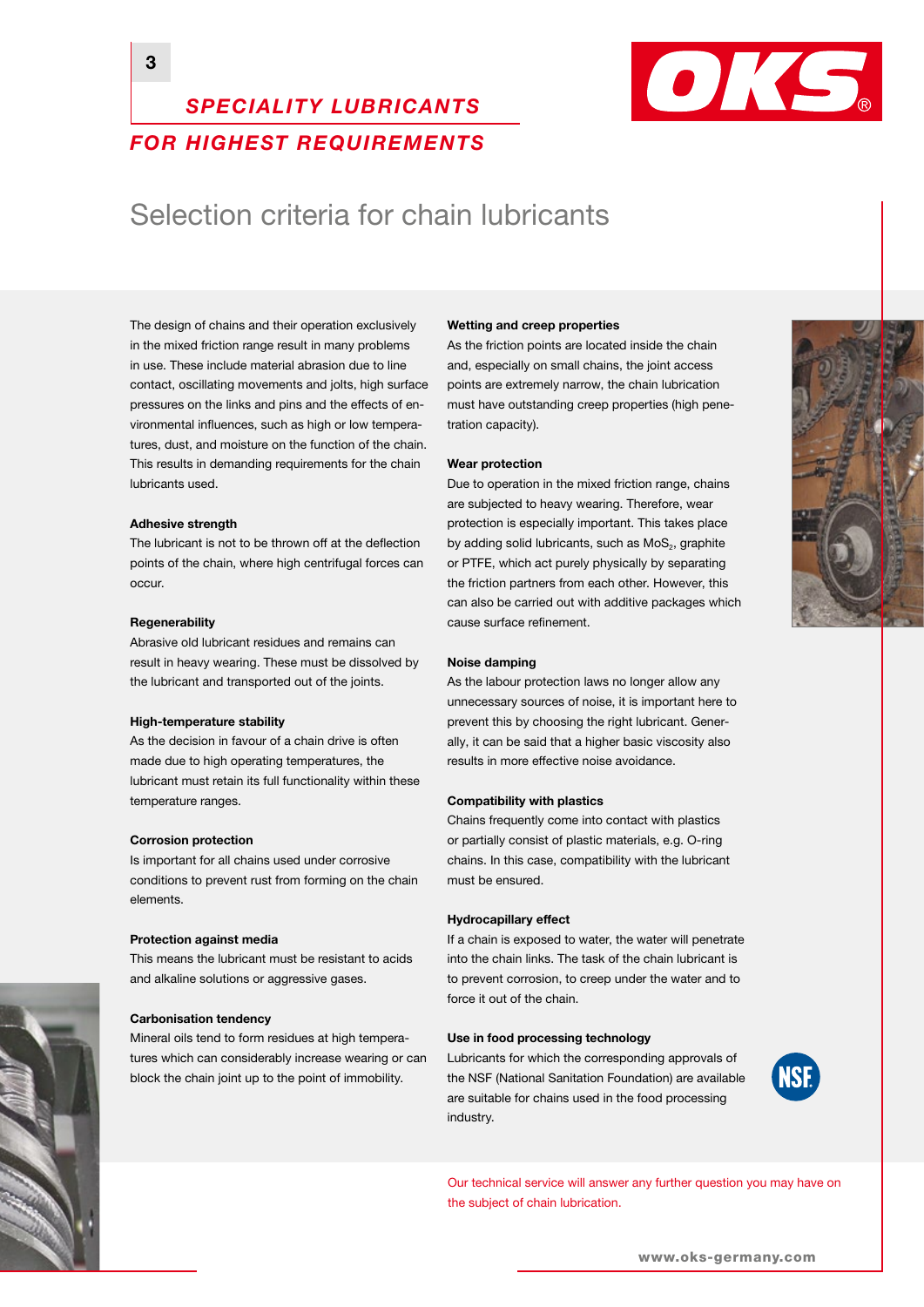

# Over 150 high-performance products from one supplier



### *CONSULTING AND SALES*

The information in this publication reflect state-of-the-art technology, as well as extensive testing and experience. Due to the diversity of possible applications and technical realities, they can only serve as recommendations and are not arbitrarily transfer-<br>able. Therefore, no obligations, liability or warranty claims can be derived from them. W defects or, in the event that this subsequent improvement fails, to reimbursement of the purchase price. Any and all further claims, in particular the liability for consequential injuries or damage, shall always be excluded. Prior to use, the customer must conduct its<br>own testing to prove suitability. No liability accepted for spelling mistakes, typing

### OKS – Quality made in Germany

The OKS brand stands for high-performance products for reducing friction, wear and corrosion. The success of OKS, which has continued uninterrupted for 40 years, is decisively shaped by the high quality and reliability of our products developed and produced by experience experts at our headquarters in Maisach near Munich with modern testing systems and equipment.

#### OKS – your professional partner

Our high tribologic expertise, our comprehensive technical service, smooth availability and our innovative solutions for specific lubricant requirements make us a preferred partner to demanding customers the world over.

Follow us on LinkedIn **in** 



OKS Spezialschmierstoffe GmbH

Ganghoferstr. 47 82216 Maisach GERMANY

Phone: +49 8142 3051-500 info@oks-germany.com

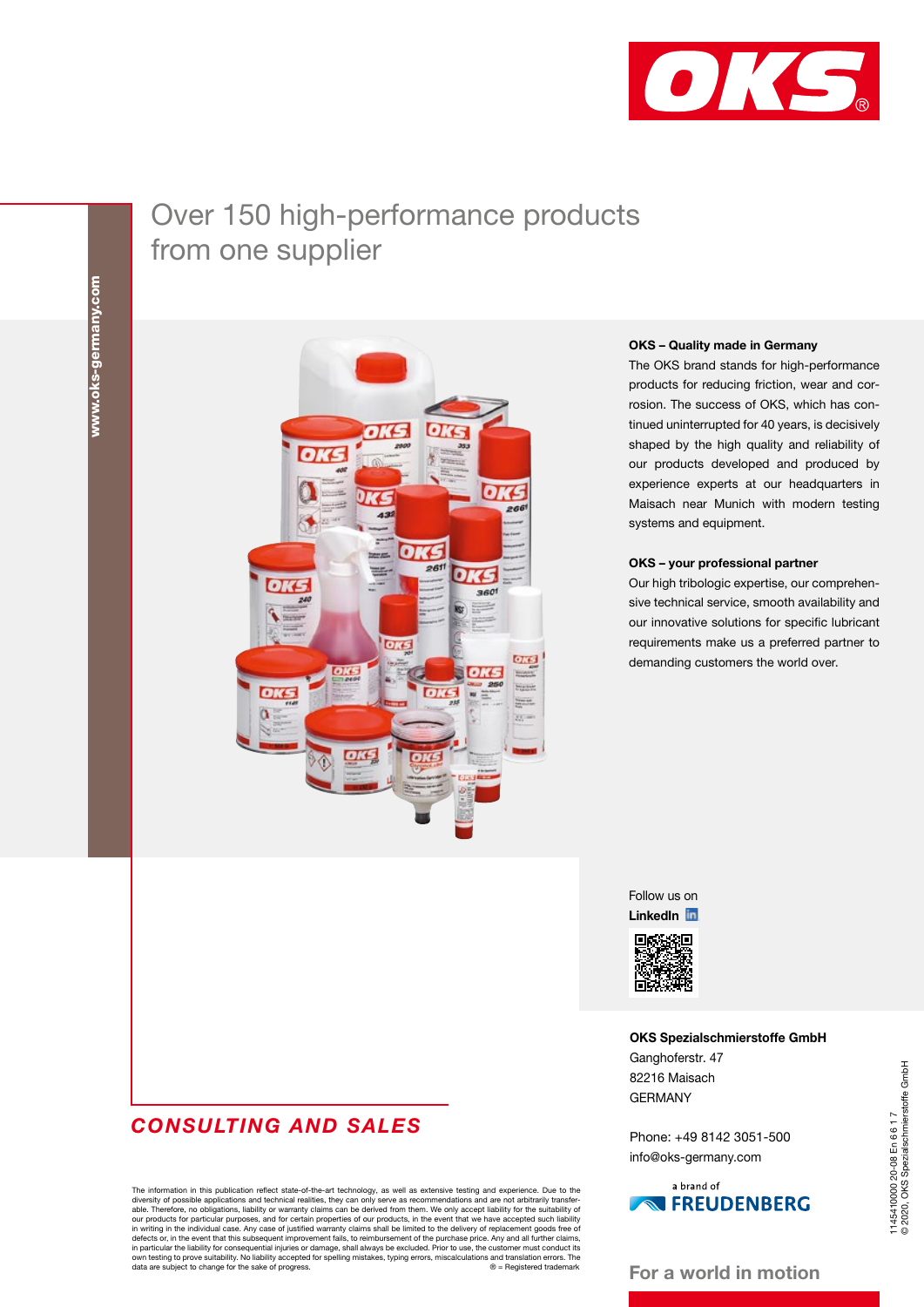# **OKS** CHAIN LUBRICANTS Page 1 of 2



| Product                            | Designation                                                                             | <b>Viscosity</b> at         | Fields of application |      |                                                     | <b>Main</b>                                                                               | Characterisation                                                                                                                                                                                                                    | Examples of use                                                                                                                     |
|------------------------------------|-----------------------------------------------------------------------------------------|-----------------------------|-----------------------|------|-----------------------------------------------------|-------------------------------------------------------------------------------------------|-------------------------------------------------------------------------------------------------------------------------------------------------------------------------------------------------------------------------------------|-------------------------------------------------------------------------------------------------------------------------------------|
|                                    |                                                                                         | $40^{\circ}$ C              | Speed                 | Load | Temperature application range (°C)                  | Components                                                                                |                                                                                                                                                                                                                                     |                                                                                                                                     |
| <b>OKS 310</b>                     | MoS <sub>2</sub> High Tempera-<br>ture Lubricating Oil<br><b>ISO VG 100</b>             | $108 \text{ mm}^2/\text{s}$ |                       |      | up to $+200\degree C/+450\degree C$                 | • Polyglycol<br>$\bullet$ MoS <sub>2</sub>                                                | • Liquid lubrication up to +200 °C, also suitable<br>as a dry lubricant at temperatures above this<br>• Residue-free evaporation of basic oil<br>· Good media resistance/plastic compatibility<br>• Emergency lubrication with MoS2 | • Chains in painting,<br>stoving and drying<br>systems                                                                              |
| <b>OKS 340</b><br><b>OKS 341</b>   | Chain Protector.<br>strongly adhesive<br><b>ISO VG 460</b>                              | 440 mm <sup>2</sup> /s      |                       |      | $-30^{\circ}$ C to $+180^{\circ}$ C                 | • Polyisobutylene<br>• Mo <sub>x</sub> -Active<br>• Additives                             | • Extreme adhesive strength and excellent wear<br>protection under heavy loads<br>• Good corrosion protection<br>• O-ring neutral                                                                                                   | • Fast-running chains in<br>transport systems with<br>stacker trucks                                                                |
| <b>OKS 350</b>                     | High-Temperature<br>Chain Oil with MoS <sub>2</sub> ,<br>synthetic<br><b>ISO VG 220</b> | 240 mm <sup>2</sup> /s      |                       |      | $-30^{\circ}$ C to $+250^{\circ}$ C                 | • Synthetic oil<br>$\bullet$ MoS <sub>2</sub><br>• Mo <sub>x</sub> -Active<br>• Additives | • Excellent wear protection under heavy loads and<br>at high temperatures<br>• Low evaporation losses<br>• Resistant to water and steam<br>• Emergency lubrication with MoS <sub>2</sub>                                            | • Chains in painting,<br>stoving and drying<br>systems, escalators and<br>treadmills                                                |
| <b>OKS 352</b><br><b>OKS 3521</b>  | High-Temperature Oil,<br>light-coloured,<br>synthetic                                   | $270$ mm <sup>2</sup> /s    |                       |      | $-10\,^{\circ}\text{C}$ to $+250\,^{\circ}\text{C}$ | • Ester                                                                                   | • Excellent wear protection at high temperatures<br>and at medium speeds and loads<br>• Low evaporation losses<br>• Resistant to water and steam                                                                                    | • Chains in painting, stov-<br>ing and drying systems,<br>escalators and treadmills<br>• Joints and slideways                       |
| <b>OKS 353</b>                     | High-Temperature Oil,<br>light-coloured,<br>synthetic<br><b>ISO VG 100</b>              | 100 mm <sup>2</sup> /s      |                       |      | $-25^{\circ}$ C to $+250^{\circ}$ C                 | • Ester                                                                                   | • Good wear protection at high temperatures and at<br>medium speeds and loads<br>• High cleaning effect<br>• Low evaporation losses<br>• Resistant to water and steam                                                               | • Chains in painting, stov-<br>ing and drying systems,<br>escalators and treadmills<br>• Joints and slideways                       |
| <b>OKS 354</b><br><b>OKS 3541</b>  | High-Temperature<br>Adhesive Lubricant,<br>synthetic                                    | 4.000 mm <sup>2</sup> /s    |                       |      | $-10^{\circ}$ C to $+250^{\circ}$ C                 | • Ester<br>• Mo <sub>x</sub> -Active                                                      | • Highly adhesive<br>• Resistant to water<br>• Low evaporation losses<br>· Good media resistance<br>• Noise-damping                                                                                                                 | • Chains in car washes.<br>wastewater treatment<br>plants, harbour, lock and<br>wharf systems                                       |
| <b>OKS 3570</b><br><b>OKS 3571</b> | High-Temperature Oil<br>for Food Processing<br>Technology<br><b>ISO VG 320</b>          | $300 \text{ mm}^2/\text{s}$ |                       |      | $-10\,^{\circ}\text{C}$ to $+250\,^{\circ}\text{C}$ | • Synthetic oil                                                                           | • Excellent wear protection at high temperatures,<br>medium speeds and loads<br>• High cleaning effect<br>• Low evaporation losses<br>• NSF H1-registered                                                                           | • Chains, joints, levers,<br>springs and hinges and<br>at higher temperatures in<br>the food processing and<br>packaging industries |